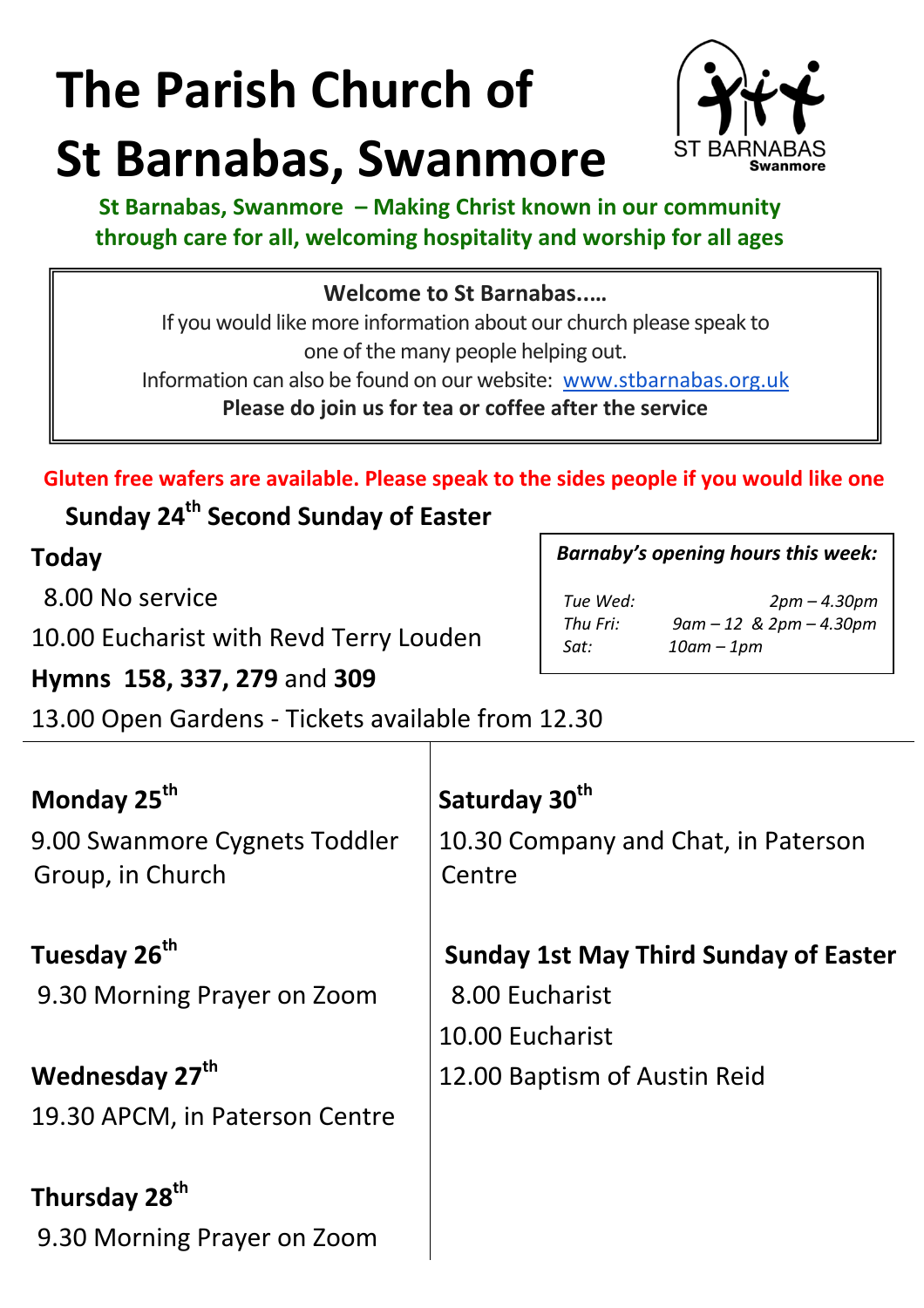### **Collect**

Risen Christ, for whom no door is locked, no entrance barred: open the doors of our hearts, that we may seek the good of others and walk the joyful road of sacrifice and peace, to the praise of God the Father. **Amen**

#### **FIRST READING Acts 5.27-32**

*A reading from the Acts of the Apostles*

When they had brought them, they had them stand before the council. The high priest questioned them, saying, 'We gave you strict orders not to teach in this name, yet here you have filled Jerusalem with your teaching and you are determined to bring this man's blood on us.' But Peter and the apostles answered, 'We must obey God rather than any human authority. The God of our ancestors raised up Jesus, whom you had killed by hanging him on a tree. God exalted him at his right hand as Leader and Saviour, so that he might give repentance to Israel and forgiveness of sins. And we are witnesses to these things, and so is the Holy Spirit whom God has given to those who obey him.'

*This is the word of the Lord* **Thanks be to God**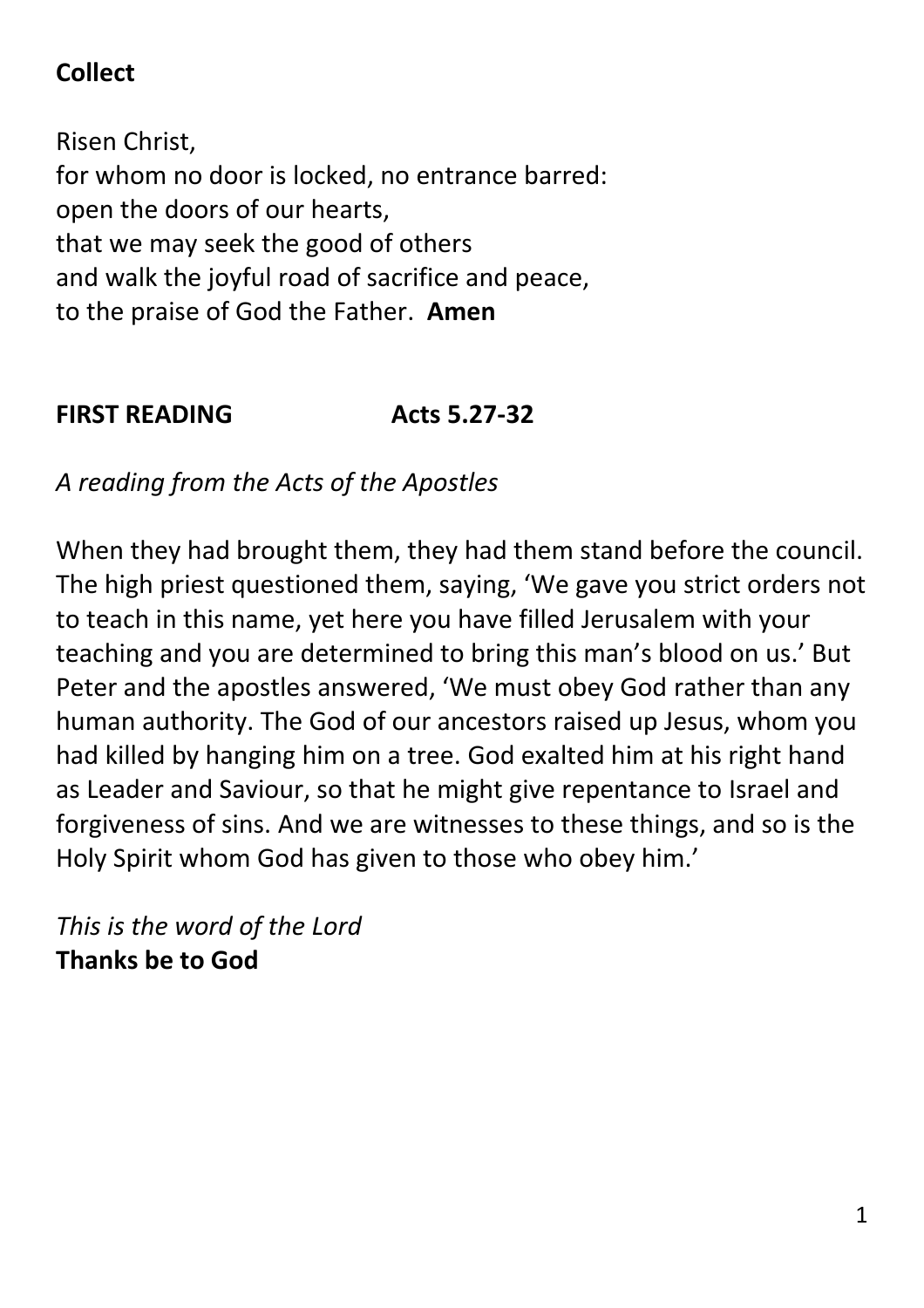*A reading from the Book of Revelation*

John to the seven churches that are in Asia:

Grace to you and peace from him who is and who was and who is to come, and from the seven spirits who are before his throne, and from Jesus Christ, the faithful witness, the firstborn of the dead, and the ruler of the kings of the earth.

To him who loves us and freed us from our sins by his blood, and made us to be a kingdom, priests serving his God and Father, to him be glory and dominion for ever and ever. Amen.

Look! He is coming with the clouds;

every eye will see him,

even those who pierced him;

and on his account all the tribes of the earth will wail.

So it is to be. Amen.

'I am the Alpha and the Omega', says the Lord God, who is and who was and who is to come, the Almighty.

*This is the word of the Lord* **Thanks be to God**

#### **GOSPEL READING: John 20:19–end**

#### *Hear the Gospel of our Lord Jesus Christ according to John* **Glory to you, O Lord**

When it was evening on that day, the first day of the week, and the doors of the house where the disciples had met were locked for fear of the Jews, Jesus came and stood among them and said, 'Peace be with you.' After he said this, he showed them his hands and his side. Then the disciples rejoiced when they saw the Lord. Jesus said to them again, 'Peace be with you. As the Father has sent me, so I send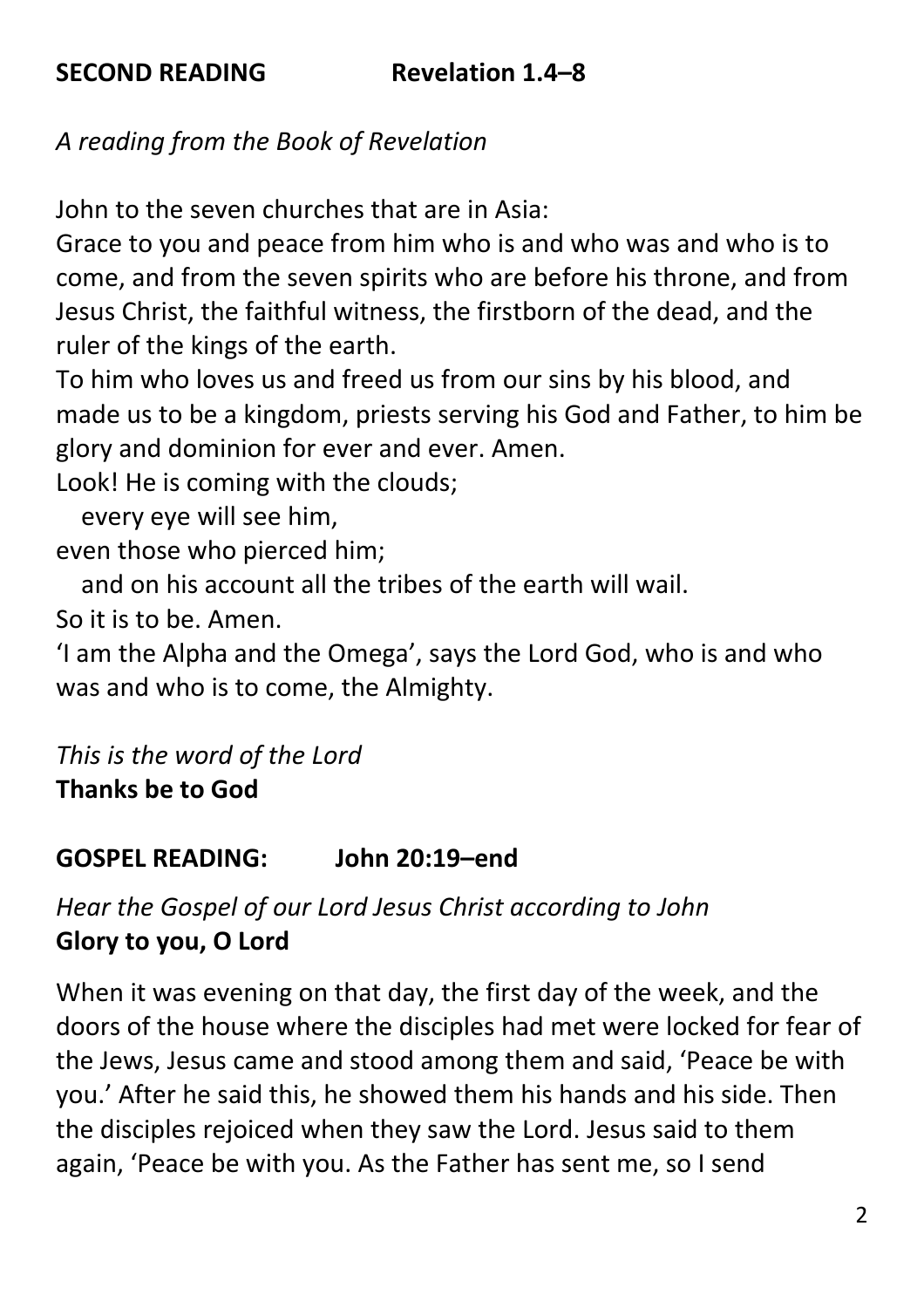you.' When he had said this, he breathed on them and said to them, 'Receive the Holy Spirit. If you forgive the sins of any, they are forgiven them; if you retain the sins of any, they are retained.'

But Thomas (who was called the Twin), one of the twelve, was not with them when Jesus came. So the other disciples told him, 'We have seen the Lord.' But he said to them, 'Unless I see the mark of the nails in his hands, and put my finger in the mark of the nails and my hand in his side, I will not believe.'

A week later his disciples were again in the house, and Thomas was with them. Although the doors were shut, Jesus came and stood among them and said, 'Peace be with you.' Then he said to Thomas, 'Put your finger here and see my hands. Reach out your hand and put it in my side. Do not doubt but believe.' Thomas answered him, 'My Lord and my God!' Jesus said to him, 'Have you believed because you have seen me? Blessed are those who have not seen and yet have come to believe.' Now Jesus did many other signs in the presence of his disciples, which are not written in this book. But these are written so that you may come to believe that Jesus is the Messiah, the Son of God, and that through believing you may have life in his name.

*This is the Gospel of the Lord* **Praise to you, O Christ**

**Post-Communion Prayer**

**Lord God our Father, through our Saviour Jesus Christ you have assured your children of eternal life and in baptism have made us one with him: deliver us from the death of sin and raise us to new life in your love, in the fellowship of the Holy Spirit, by the grace of our Lord Jesus Christ. Amen**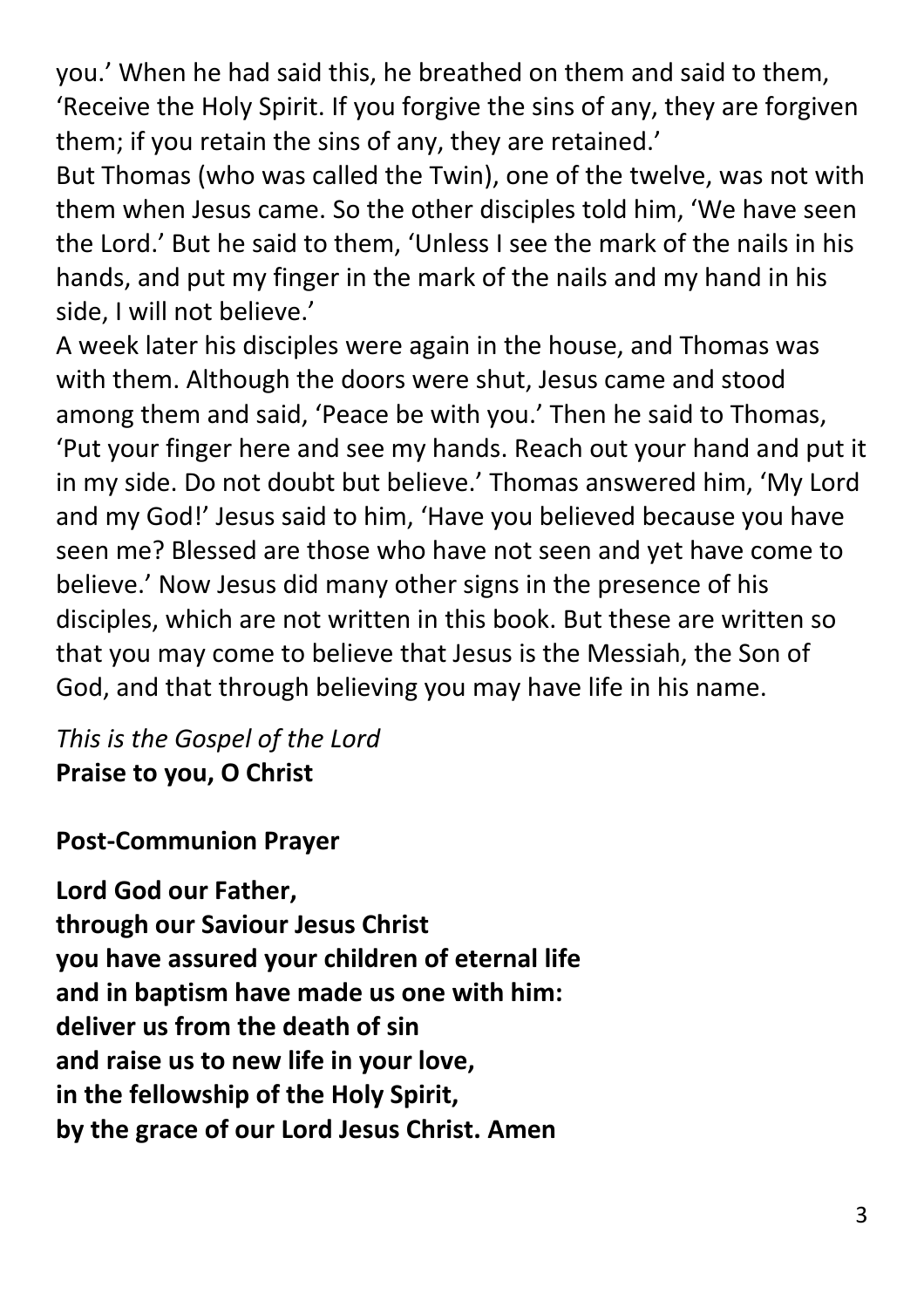# **Notices**

#### **Readings for next week : Acts 9:1-20, Revelation 5:11-end** and **John 21:1-19**

Following the removal of restrictions in England: the wearing of masks is no longer required in the church buildings however we are maintaining the non-pew seated areas at the back and right-hand side as masks-on areas for those who prefer this. Hand sanitiser will continue to be provided. Obviously, everybody should be considerate of others so please sit away from others unless you are of the same household. For communion: people are being invited to come up starting with the back rows and working towards the front rows. This means the front row people will be the last to receive.

The Annual Parochial Church Council Meeting is on **Wednesday 27th April at 7.30pm in the Pat Centre**. All are welcome. Churchwardens are elected annually and both Janet Chant and Dave Lee have indicated their willingness to stand again. There are three vacancies on the PCC for a three-year term of office and one vacancy for a one-year term of office. If you would like to know more about what is entailed, please ask a current member of the PCC. You need to be proposed and seconded and there are forms at the back of church. This is your opportunity to make a contribution to the life and mission of St Barnabas, so please do give it consideration.

Hazel is looking for a **piper** to play outside church on 5<sup>th</sup> June for twenty minutes before the service at 10am as we celebrate the Queen's platinum jubilee. Does anybody know of a local person who might oblige?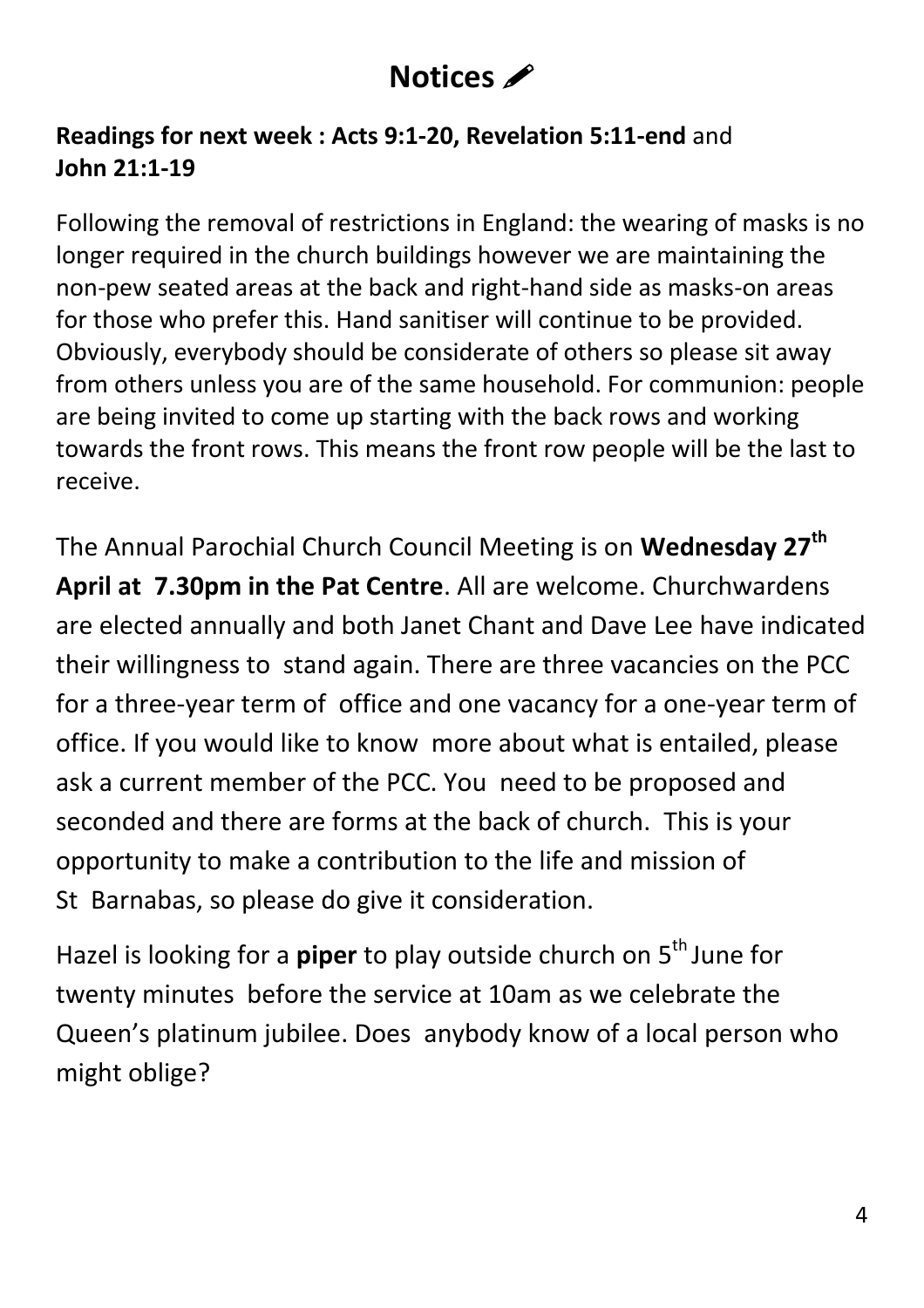**Easter Flowers** The Flower Team are grateful to everyone who generously gave a donation in memory of a loved one towards our Easter flowers. Thank you.

**Swanmore Cygnets** Good quality toys for toddlers wanted for the new Toddler Club which will be starting on Monday 25<sup>th</sup> April in church. Please leave at back of church or give to Jill Phipps.

**Swanmore Open Gardens TODAY** The St Barnabas website contains more details about the event. So please tell your friends & family about it and twist their arms to come. If you are prepared to help, please speak to John Sharpe (01489-892750 or 07848-839407) or email: jsharpe2016@hotmail.com.

**Pastoral Visitors:** some of you were in church when we authorised our six Pastoral visitors and you may have seen their photos in the Swanmore Link. This is just a reminder that they are there and if you, or somebody you know, would like a visit, please do contact one of them or me and I will forward the request.

(hazelwhitehead54@gmail.com) If you are a newcomer to the church or the village, are housebound or unwell, or have been bereaved – and would like to make contact, please do.

**Sound desk**: we are still in real need of help on the sound desk. This makes such a difference to our worship so if there is anybody out there who could go on a rota, please do step forward. Full training given! Please contact Brian Pancott on [brianp22g@gmail.com](mailto:brianp22g@gmail.com) Also, the **coffee making team** needs more helpers – see Anne Pearson [Annepearson1@msn.com](mailto:Annepearson1@msn.com) to find out more.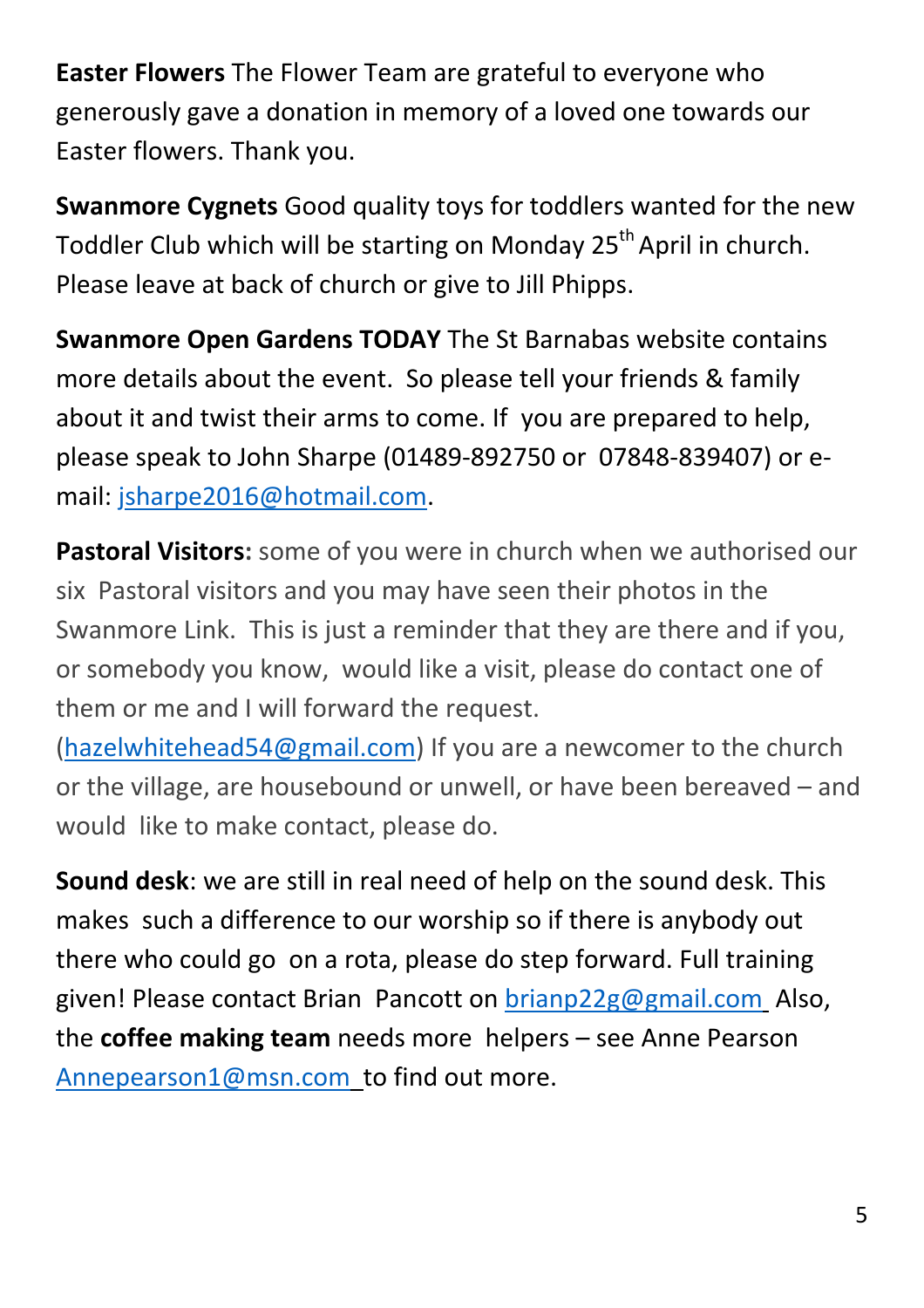## **Calling all young artists! Cover design competition.**

We need a cover for our service sheet for  $5<sup>th</sup>$  June as we celebrate Her Majesty the Queen's Platinum Jubilee – that's seventy years – no mean feat.

Your design should be on A4 paper and must include

- the name of St Barnabas Church, Swanmore
- the time: Sunday  $5^{th}$  June 2022 at 10am
- the title PLATINUM PRAISE
- your name, address and age on the back

Apart from that, you have completely free rein. You should put your design in a sealed envelope with PLATINUM PRAISE DESIGN COMPETITION on the front. The Ministry Team (which will include no relatives of entrants) will choose two designs to be used on the front and back of the service sheet – one from a child in year 5 or below and one from a child in year 6 and above. All other entries will be displayed as a collage in church over the bank holiday weekend.

The deadline is **11am on Sunday 15th May** – a 3rd@10 Café Church day. You should give your envelope to Ben Armstrong, Jill Phipps or Nick and Hazel Whitehead or leave it in the box which will be in the Link from  $8<sup>th</sup>$  May.

A (very) small chocolate prize will be given to all entrants. The prize for the two selected designs will be a book and – more excitingly, seeing your work in print. Prizes will be given at the service on  $5<sup>th</sup>$  June.